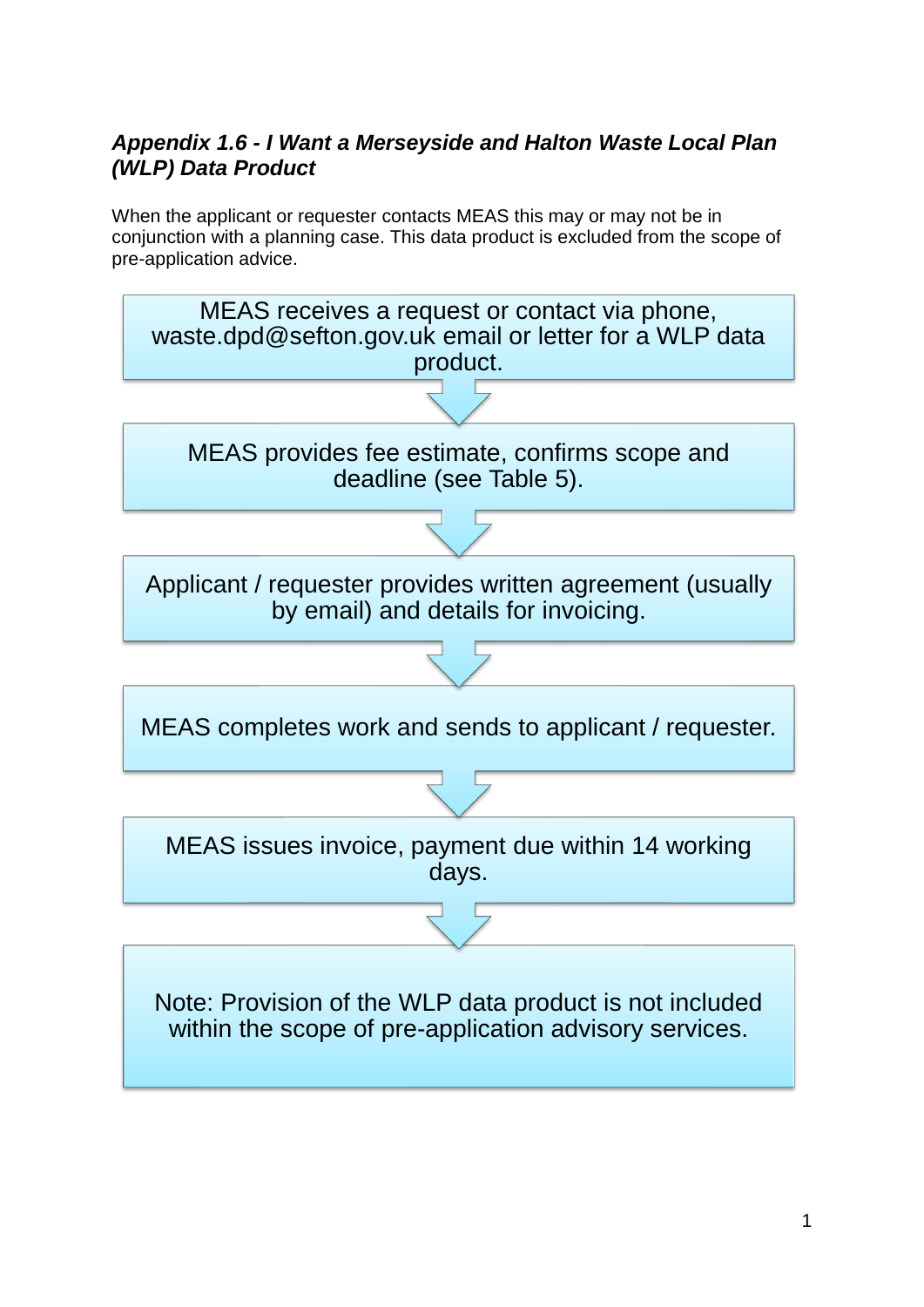*Table 5 – Merseyside and Halton Waste Local Plan services*

| <b>Waste Local</b><br><b>Plan data</b><br>product   | <b>Description</b>                                                                                                                                                                   | <b>Standard</b><br>of Service                                                     | <b>Charges</b>                                               |
|-----------------------------------------------------|--------------------------------------------------------------------------------------------------------------------------------------------------------------------------------------|-----------------------------------------------------------------------------------|--------------------------------------------------------------|
| Waste Local Plan<br><b>Standard Data</b><br>Product | Data products as per Appendix 2.3.<br>All LCR Councils Halton, Knowsley,<br>Liverpool, Sefton, St. Helens and<br>Wirral. The procedure that we follow is<br>set out in Appendix 1.6. | 10 working<br>days from<br>written<br>acceptance<br>of quotation<br>by requester. | As per WLP<br>published charging<br>policy (Appendix<br>2.3) |

# *The Joint Merseyside and Halton Waste Local Plan Data Products and Services Charging Policy*

We define commercial users thus: commercial bodies, consultants, non-supporting bodies, those undertaking sponsored research and any other user that does not qualify as a non-commercial user (see below).

The fee is for the provision of a licence to reuse the data returned from the joint Merseyside and Halton Waste Local Plan data products and services as set out in the schedule below. The licence provides permission to reproduce the Waste Local Plan data for commercial purposes (such as commercial advice, services and/or publications) restricted only to that specific, unique Waste Local Plan commercial enquiry. The permission excludes use or interpretation of those data returned for any other commercial purpose or commercial uses what-so-ever.

In response to a Waste Local Plan search request, the site centre NGR and site boundary (e.g. Red-line) are checked by a MEAS officer to ensure the enquirer has supplied the right information (e.g. comparing site name to actual location of the coordinates) and that we have an accurate understanding of what is being requested. MEAS may liaise with the enquirer regarding the search radius (e.g. will not bring in too many irrelevant records or omit important sites outside their specified radius).

**Standard data product of £175 (excl VAT) for potential Waste Site Enquiries.** An area selected using the site centre NGR and site boundary supplied is carried out in MapInfo and the selected Waste Local Plan entries called up on the database. These are quickly checked to ensure there are no obvious errors (e.g. positional or naming). Standard data product includes the following:

- Digital report with site score results based on the Waste Local Plan site scoring method;
- Standard report identifying significant constraints for the site;
- Whether the site falls within an Area of Search.

### **Non-Commercial Users**